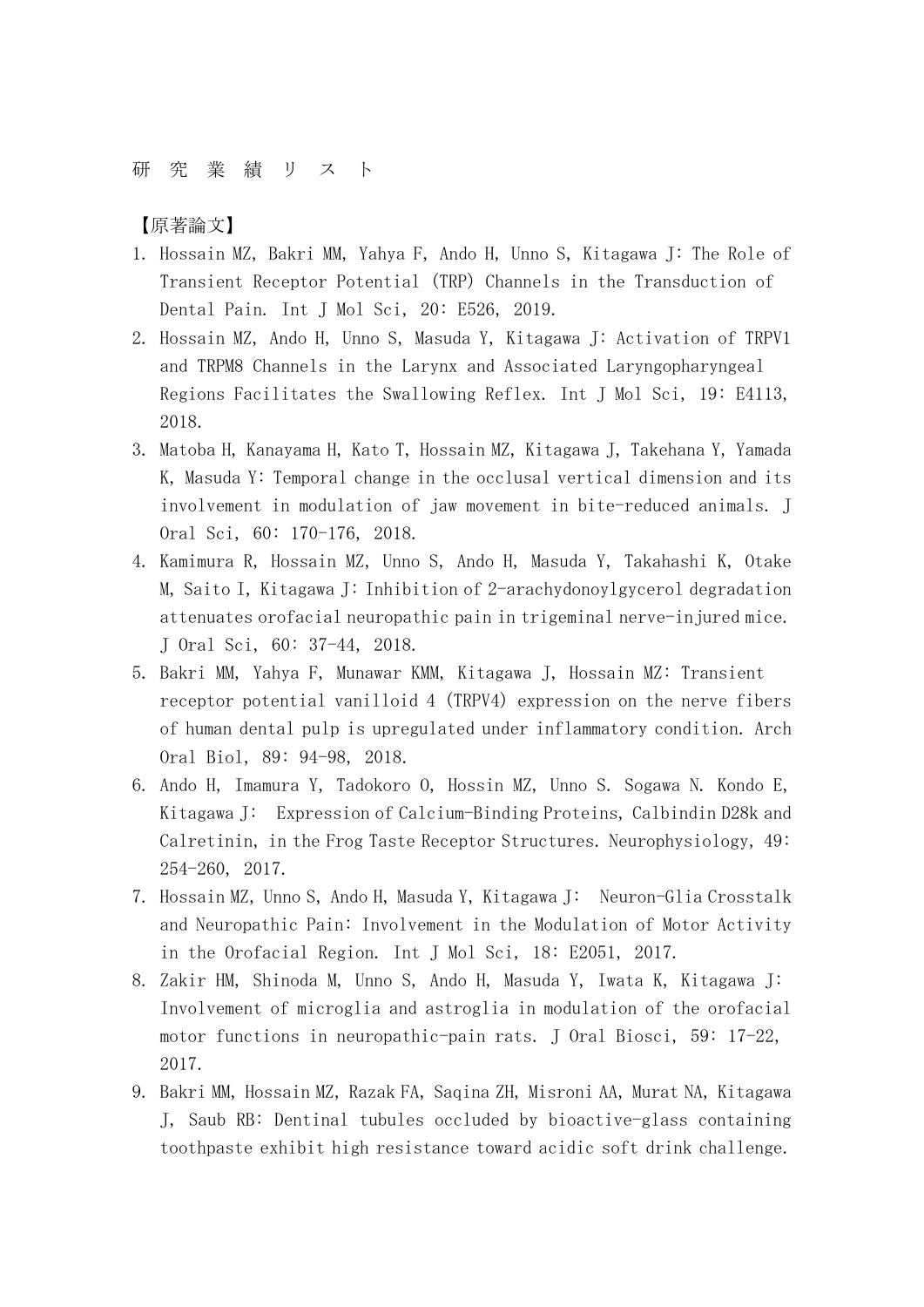Aust Dent J, 62: 186-191, 2017.

- 10.Tadokoro O, Ando H, Kawahara I, Asanuma N, Okumura M, Kitagawa J, Kondo E, Yagasaki H: Distribution and origin of VIP-, SP-, and phospholipase  $C\beta$  2-immunoreactive nerves in the tongue of the bullfrog, Rana catesbeiana. Anat Rec (Hoboken), 299: 929-942, 2016.
- 11.Zakir HM, Kitagawa J, Fathilah AR, Bakri MM: Muscle Spindles Provide Servo-assistance to Jaw-closing Muscles for Chewing Hard Foods. Sains Malaysiana, 44:593-597, 2015.
- 12.Takatsuji H, Takahashi K, Kitagawa J: Physiological and pharmacological actions involved in the pharyngeal and laryngeal sensation. Nihon Yakurigaku Zasshi, 145: 278-282, 2015.
- 13.Mostafeezur RM, Shinoda M, Unno S, Zakir HM, Takatsuji H, Takahashi K, Yamada Y, Yamamura K, Iwata K, Kitagawa J: Involvement of astroglial glutamate-glutamine shuttle in modulation of the jaw-opening reflex following infraorbital nerve injury. Eur J Neurosci, 39: 2050-2059, 2014.
- 14.Takahashi K, Shingai T, Saito I, Yamamura K, Yamada Y, Kitagawa J: Facilitation of the swallowing reflex with bilateral afferent input from the superior laryngeal nerve. Neurosci Lett, 562: 50-53, 2014.
- 15.Takeda M, Takahashi M, Kitagawa J, Kanazawa T, Nasu M, Matsumoto S: Brain-derived neurotrophic factor enhances the excitability of small-diameter trigeminal ganglion neurons projecting to the trigeminal nucleus interpolaris/caudalis transition zone following masseter muscle inflammation. Mol Pain, 9: 49 (online journal), 2013.
- 16.Mostafeezur RM, Zakir HM, Takatsuji H, Yamada Y, Yamamura K, Kitagawa J: Cannabinoids facilitate the swallowing reflex elicited by the superior laryngeal nerve stimulation in rats. PloS ONE, 7(11):e50703 (online journal), 2012.
- 17.Zakir HM, Mostafeezur RM, Suzuki A, Suzuro Hitomi S, Suzuki I, Maeda T, Seo K, Yamada Y, Yamamura K, Lev S, Binshtok AM, Iwata K, Kitagawa J: Expression of TRPV1 channels after nerve injury provides an essential delivery tool for neuropathic pain attenuation. PloS ONE,  $7(9):e44023$ (online journal), 2012.
- 18.Mostafeezur RM, Zakir HM, Yamada Y, Yamamura K, Iwata K, Sessle BJ, Kitagawa J: The effect of minocycline on the masticatory movements following the inferior alveolar nerve transection in freely moving rats.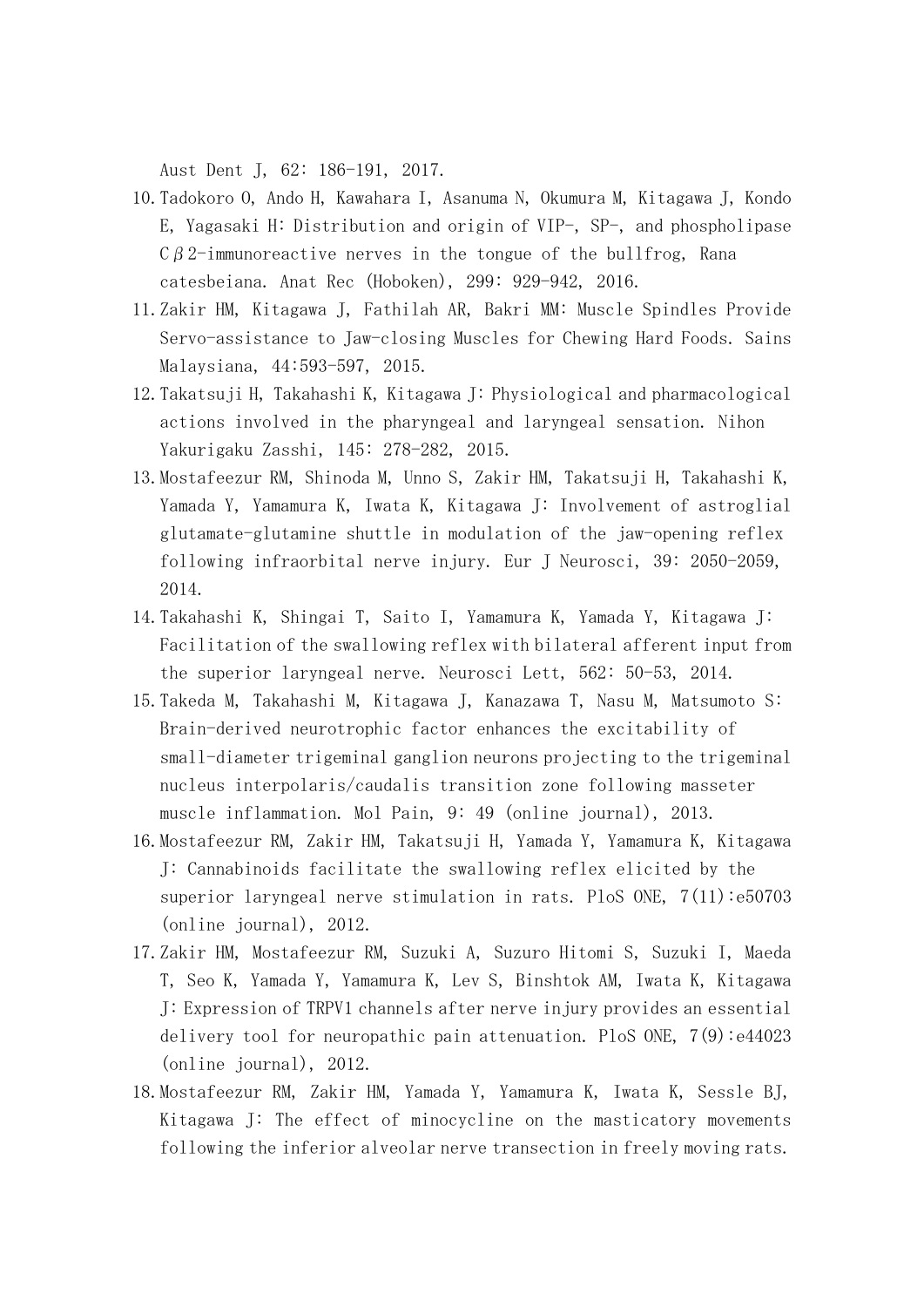Mol Pain, 8: 27 (online journal), 2012.

- 19.Takatsuji H, Zakir HM, Mostafeezur RM, Saito I, Yamada Y, Yamamura K, Kitagawa J: Induction of the swallowing reflex by electrical stimulation of the posterior oropharyngeal region in awake humans. Dysphagia, 27: 473-480, 2012.
- 20.Takeda M, Tsuboi Y, Kitagawa J, Nakagawa K, Iwata K, Matsumoto S: Potassium channels as a potential therapeutic target for trigeminal neuropathic and inflammatory pain. Mol Pain, 7: 5 (online journal), 2011.
- 21.Matsumoto S, Yoshida S, Ikeda M, Kadoi J, Takahashi M, Tanimoto T, Kitagawa J, Saiki C, Takeda M, Shima Y: Effect of acetazolamide on transient K+ currents and action potentials in nodose ganglion neuro ns of adult rats. CNS Neurosci Ther, 17: 66-79, 2011.
- 22.Iwata K, Miyachi S, Imanishi M, Tsuboi Y, Kitagawa J, Teramoto K, Hitomi S, Shinoda M, Kondo M, Takada M: Ascending multisynaptic pathways from the trigeminal ganglion to the anterior cingulate cortex. Exp Neurol, 227: 69-78, 2011.
- 23.Yamamura K, Kitagawa J, Kurose M, Sugino S, Takatsuji H, Mostafeezur RM, Zakir HM, Yamada Y: Neural mechanisms of swallowing and effects of taste and other stimuli on swallow initiation. Biol Pharm Bull, 33: 1786-1790, 2010.
- 24.Zakir HM, Kitagawa J, Yamada Y, Kurose M, Mostafeezur RM, Yamamura K: Modulation of spindle discharge from jaw-closing muscles during chewing foods of different hardness in awake rabbits. Brain Res Bull, 83: 380-386, 2010.
- 25.Nakagawa K, Takeda M, Tsuboi Y, Kondo M, Kitagawa J, Matsumoto S, Kobayashi A, Sessle BJ, Shinoda M, Iwata K: Alteration of primary afferent activity following inferior alveolar nerve transection in rats. Mol Pain, 6: 9 (online journal), 2010.
- 26.Takeda M, Kitagawa J, Nasu M, Takahashi M, Iwata K, Matsumoto S: Glial cell line-derived neurotrophic factor acutely modulates the excitability of rat small-diameter trigeminal ganglion neurons innervating facial skin. Brain Behav Immun, 24: 72-82, 2010.
- 27.Okada-Ogawa A, Suzuki I, Sessle BJ, Chiang CY, Salter MW, Dostrovsky JO, Tsuboi Y, Kondo M, Kitagawa J, Kobayashi A, Noma N, Imamaura Y, Iwata K: Astroglia in medullary dorsal horn (trigeminal spinal subnucleus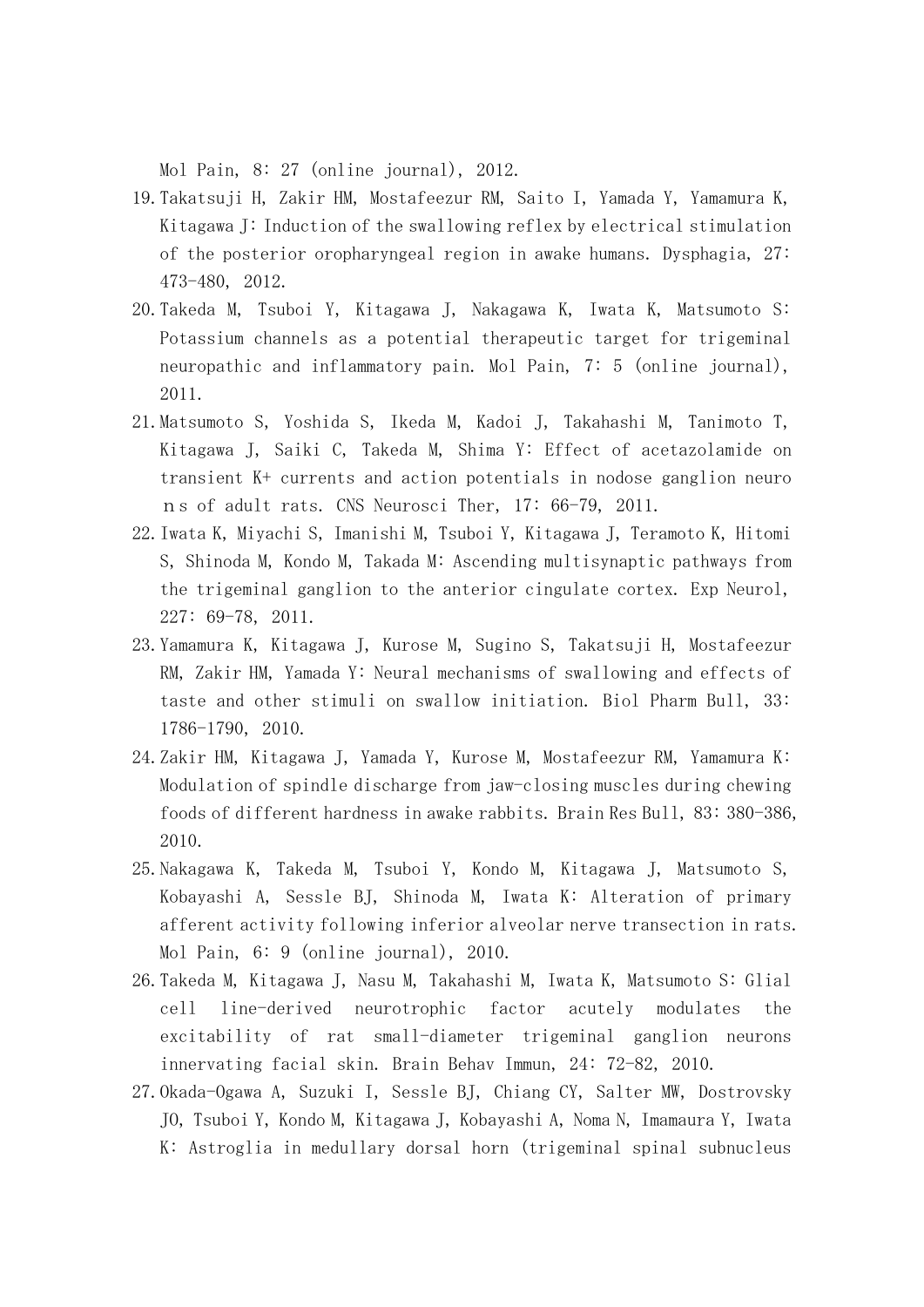caudalis) are involved in trigeminal neuropathic pain mechanisms. J Neurosci, 29: 11161-11171, 2009.

- 28.Kitagawa J, Nakagawa K, Hasegawa M, Iwakami T, Shingai T, Yamada Y, Iwata K: Facilitation of reflex swallowing from the pharynx and larynx. J Oral Sci, 51: 167-171, 2009.
- 29.Shoda E, Kitagawa J, Suzuki I, Nitta-Kubota I, Miyamoto M, Tsuboi Y, Kondo M, Masuda Y, Oi Y, Ren K, Iwata K: Increased Phosphorylation of extracellular signal-regulated kinase in trigeminal nociceptive neurons following propofol administration in rats. J Pain, 10: 573-585, 2009.
- 30.Tsujimura T, Kondo M, Kitagawa J, Tsuboi Y, Saito K, Tohara H, Ueda K, Sessle BJ, Iwata K: Involvement of ERK phosphorylation in brainstem neurons in modulation of swallowing reflex in rats. J Physiol, 587: 805-817, 2009.
- 31.Tsujimura T, Kitagawa J, Ueda K, Iwata K: Inhibition of swallowing reflex following phosphorylation of extracellular signal-regulated kinase in nucleus tractus solitarii neurons in rats with masseter muscle nociception. Neurosci Lett, 450: 361-364, 2009.
- 32.Honda K, Kitagawa J, Sessle BJ, Kondo M, Tsuboi Y, Yonehara Y, Iwata K: Mechanisms involved in an increment of multimodal excitability of medullary and upper cervical dorsal horn neurons following cutaneous capsaicin treatment. Mol Pain, 4: 59 (online journal), 2008.
- 33.Kitagawa J, Nasu M, Okumura H, Shibata A, Makino M, Terada H, Matsumoto S: Allopurinol gel mitigates radiation-induced mucositis and dermatitis. J Radiat Res, 49: 49-54, 2008.
- 34.Suzuki I, Kitagawa J, Noma N, Tsuboi Y, Kondo M, Honda K, Kanda K, Hasegawa M, Saito K, Okamoto R, Iwata K: Attenuation of naloxone-induced Vc pERK hyper-expression following capsaicin stimulation of the face in aged rat. Neurosci Lett, 442: 39-43, 2008.
- 35.Takeda M, Kitagawa J, Takahashi M, Matsumoto S: Activation of Interleukin-1<br/>beta> receptor suppresses the voltage-gated potassium currents in the small-diameter trigeminal ganglion neurons following peripheral inflammation. Pain, 139: 594-602, 2008.
- 36.Kamo H, Honda K, Kitagawa J, Tsuboi Y, Kondo M, Taira M, Yamashita A, Katsuyama N, Masuda Y, Kato T, Iwata K: Topical capsaicin application causes cold hypersensitivity in awake monkeys. J Oral Sci, 50: 175-179,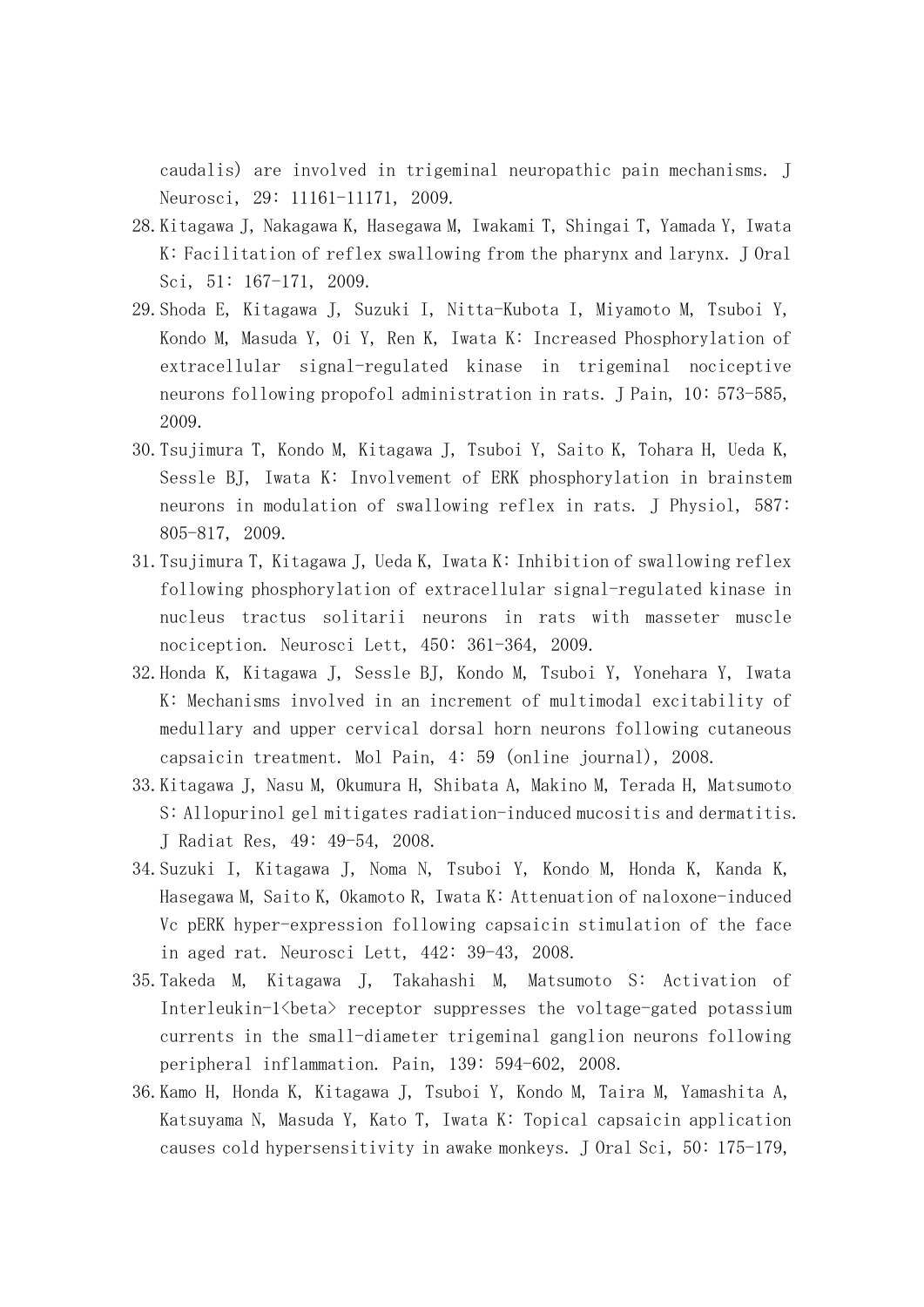2008.

- 37.Matsumoto S, Kitagawa J, Takeda M: The effects of ouabain on resting membrane potential and hyperpolarization-activated current in neonatal rat nodose ganglion neurons. Neurosci Lett, 439: 241-244, 2008.
- 38.Saito K, Hitomi S, Suzuki I, Masuda Y, Kitagawa J, Tsuboi Y, Kondo M, Sessle BJ, Iwata K: Modulation of trigeminal spinal subnucleus caudalis neuronal activity following regeneration of transected inferior alveolar nerve in rats. J Neurophysiol, 99: 2251-2263, 2008.
- 39.Noma N, Tsuboi Y, Kondo M, Matsumoto M, Sessle BJ, Kitagawa J, Saito K, Iwata K: Organization of pERK-immunoreactive cells in trigeminal spinal nucleus caudalis and upper cervical cord following capsaicin injection into oral and craniofacial regions in rats. J Comp Neurol, 507: 1428-1440, 2008.
- 40.Kitagawa J, Shingai T, Kajii Y, Takahashi Y, Taguchi Y, Matsumoto S: Leptin modulates the response to oleic acid in the pharynx. Neurosci Lett, 423: 109-112, 2007.
- 41.Kitagawa J, Takahashi Y, Matsumoto S, Shingai T: Response properties of the pharyngeal branch of the glossopharyngeal nerve for umami taste in mice and rats. Neurosci Lett, 417: 42-45, 2007.
- 42.Yoshida S, Takahashi M, Kadoi J, Kitagawa J, Saiki C, Takeda M, Matsumoto S: The functional difference between transient and sustained K+ currents on the action potentials in tetrodotoxin-resistant adult rat trigeminal ganglion neurons. Brain Res, 1152: 64-74, 2007.
- 43.Suzuki I, Harada T, Asano M, Tsuboi Y, Kondo M, Kitagawa J, Gionhaku N, Kusama T, Iwata K: Phosphorylation of ERK in the trigeminal spinal nucleus neurons following passive jaw movement in rats with chronic craniomandibular joint inflammation. J Orofac Pain, 21: 225-231, 2007.
- 44.Kubota I, Tsuboi Y, Shoda E, Kondo M, Masuda Y, Kitagawa J, Oi Y, Iwata K: Modulation of neuronal activity in CNS pain pathways following propofol administration in rats: Fos and EEG analysis. Exp Brain Res, 179: 181-190, 2007.
- 45.Takeda M, Tanimoto T, Kadoi J, Nasu M, Takahashi M, Kitagawa J, Matsumoto S: Enhanced excitability of nociceptive trigeminal ganglion neurons by satellite glial cytokine following peripheral inflammation. Pain, 129: 155-166, 2007.
- 46.Kitagawa J, Takeda M, Suzuki I, Kadoi J, Tsuboi Y, Honda K, Matsumoto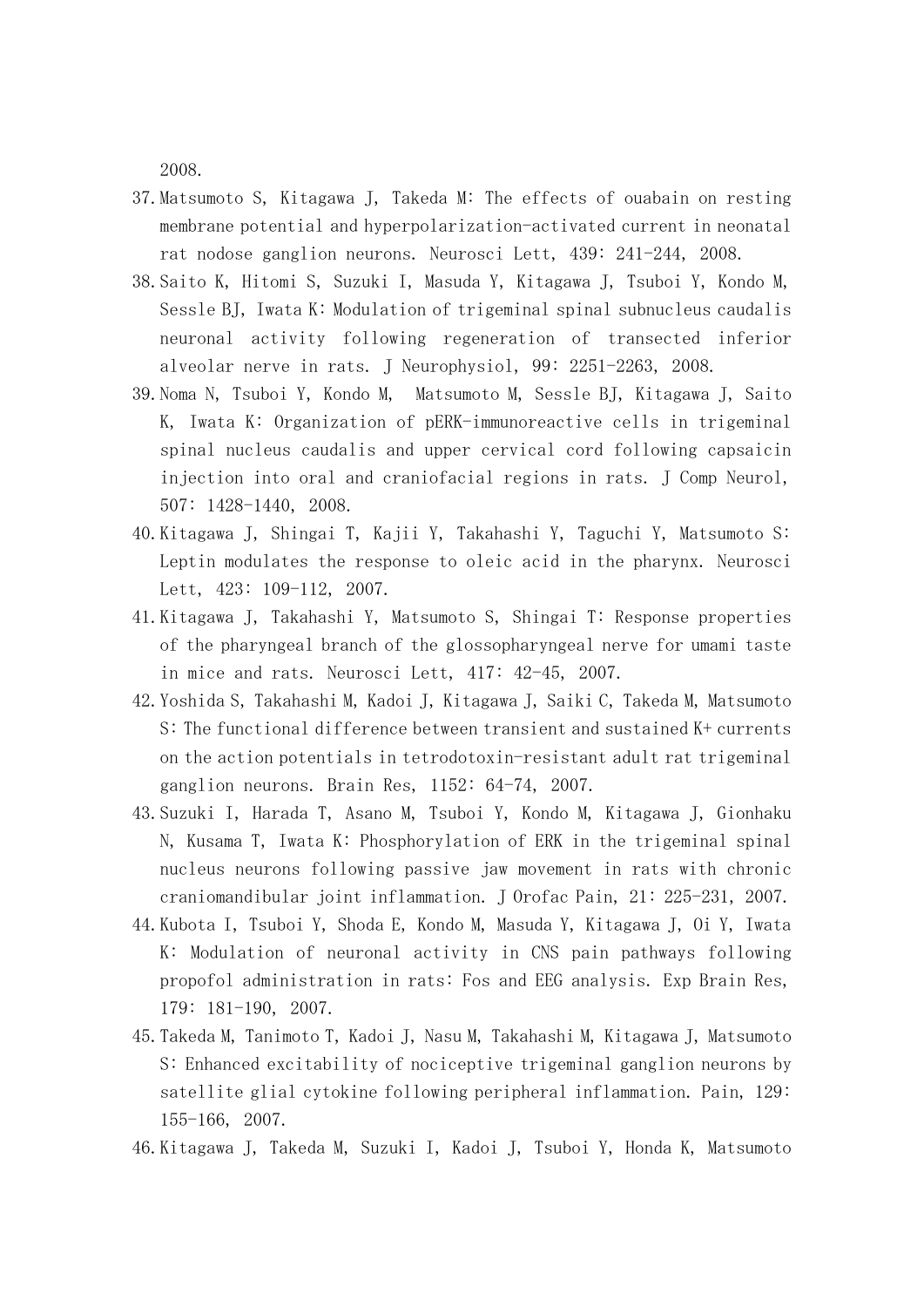S, Nakagawa H, Tanabe A, Iwata K: Mechanisms involved in modulation of trigeminal primary afferent activity in rats with peripheral mononeuropathy. Eur J Neurosci, 24: 1976-1986, 2006.

- 47.Shimizu K, Asano M, Kitagawa J, Ogiso B, Ren K, Kamo H, Iwata K: Phosphorylation of Extracellular Signal-Regulated Kinase in the medullary and upper cervical cord neurons following noxious tooth pulp stimulation. Brain Res, 1072: 99-109, 2006.
- 48.Kitagawa J, Tsuboi Y, Ogawa A, Ren K, Hitomi S, Saitoh K, Takahashi O, Masuda Y, Harada T, Hanzawa N, Kanda K, Iwata K: Involvement of dorsal column nucleus neurons in nociceptive transmission in aged rats. J Neurophysiol, 94: 4178-4187, 2005.
- 49.Sato T, Kitagawa J, Ren K, Tanaka H, Tanabe A, Watanabe T, Mitsuhashi Y, Iwata K: Activation of trigeminal intranuclear pathway in rats with temporomandibular joint inflammation. J Oral Sci, 47: 65-69, 2005.
- 50.Iwata K, Kamo H, Ogawa A, Tsuboi Y, Noma N, Mitsuhashi Y, Taira M, Koshikawa N, Kitagawa J: Anterior cingulate cortical neuronal activity during perception of noxious thermal stimuli in monkeys. J Neurophysiol, 94: 1980-1991, 2005.
- 51.Kitagawa J, Kanda K, Sugiura M, Tsuboi Y, Ogawa A, Shimizu K, Koyama N, Kamo H, Watanabe T, Ren K, Iwata K: Effect of chronic inflammation on dorsal horn nociceptive neurons in aged rats. J Neurophysiol, 93: 3594-3604, 2005.
- 52.岩田幸一, 北川純一: 覚醒サルを用いた鎮痛効果の評価法. 日本薬理学雑 誌, 125: 99-102, 2005.
- 53.Iwata K, Tsuboi Y, Shima A, Harada T, Ren K, Kanda K, Kitagawa J: Central neuronal changes after nerve injury: neuroplastic influences of injury and aging. J Orofac Pain, 18: 293-298, 2004.
- 54.Iwata K, Miyachi S, Imanishi M, Nakagawa H, Tsuboi Y, Kitagawa J, Teramoto K, Takada M: Ascending pain-related pathways to the anterior cingulated cortex: retrograde transneuronal tracing with rabies virus. Pain Res, 19: 85-90, 2004.
- 55.岩田幸一, 坪井美行, 北川純一: 三叉神経系異常疼痛発症の神経メカニズ ム. 日本歯科東洋医学会誌, 23: 61-65, 2004.
- 56.Tsuboi Y, Takeda M, Tanimoto T, Ikeda M, Matsumoto S, Kitagawa J, Teramoto K, Simizu K, Yamazaki Y, Shima A, Ren K, Iwata K: Alteration of the Second Branch of the Trigeminal Nerve Activity Following Inferior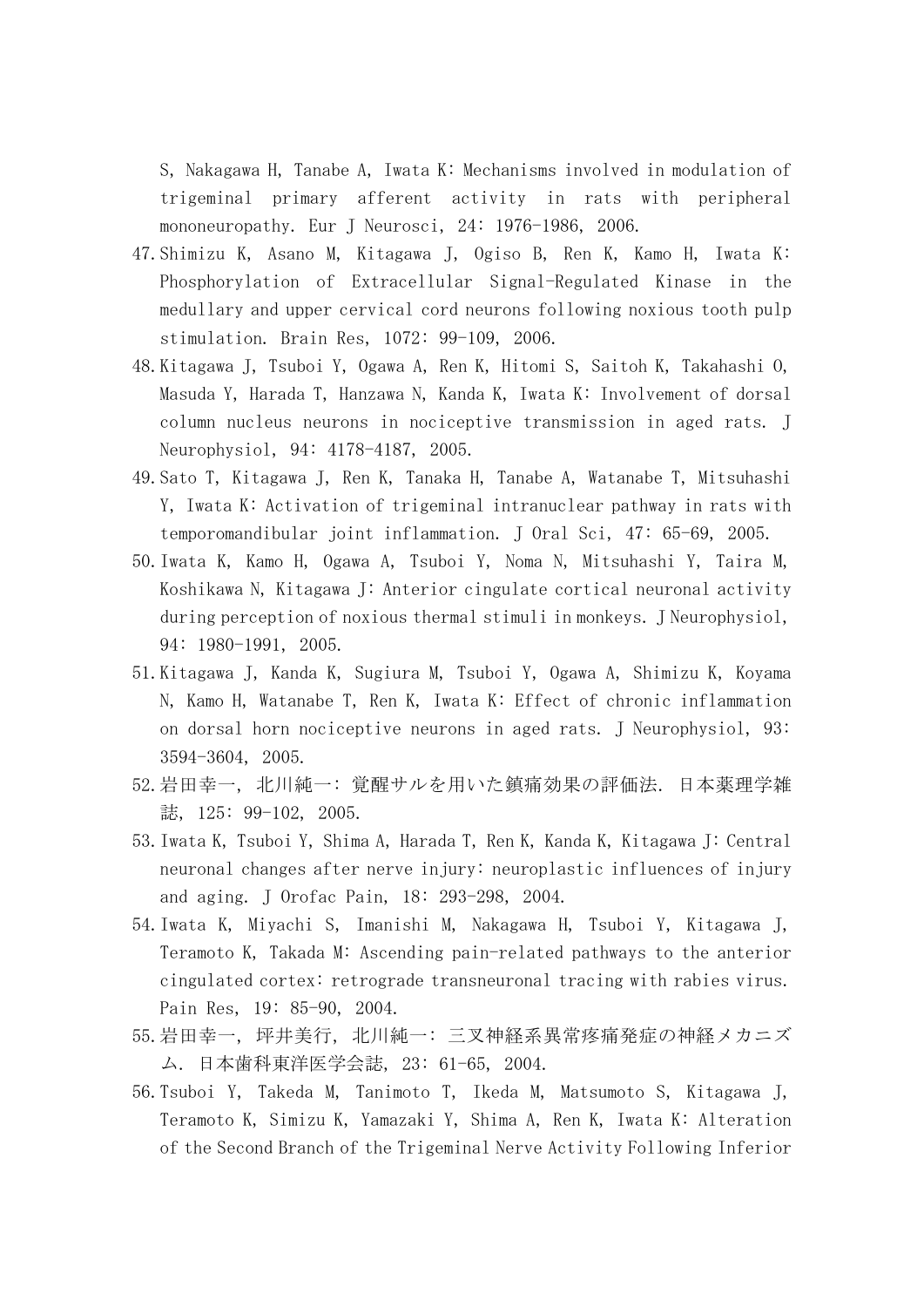Alveolar Nerve Transection in Rats. Pain, 111: 323-334, 2004.

- 57.Nikles SA, Pellinen DS, Kitagawa J, Bradley RM, Kipke DR, Najafi K: Long term in vitro monitoring of polyimide microprobe electrical properties. Proc. 25th Annu. Int. IEEE-EMBS Conf., Cancun, Mexico: 3340-3343, 2004.
- 58.Watanabe U, Shimura T, Sako N, Kitagawa J, Shingai T, Watanabe E, Noda M, Yamamoto T: A comparison of voluntary salt-intake behavior in  $Na(x)$ -gene deficient and wild-type mice with reference to peripheral taste inputs. Brain Res, 967: 247-256, 2003.
- 59.Fukushima S, Shingai T, Kitagawa J, Takahashi Y, Taguchi Y, Noda T, Yamada Y: Role of the Pharyngeal Branch of the Vagus Nerve in Laryngeal Elevation and UES Pressure During Swallowing in Rabbits. Dysphagia, 18: 58-63, 2003.
- 60.Kajii Y, Shingai T, Kitagawa J, Takahashi Y, Taguchi Y, Noda T, Yamada Y: Sour taste stimulation facilitates reflex swallowing from the pharynx and larynx in the rat. Physiol Behav, 77: 321-325, 2002.
- 61.Kitagawa J, Shingai T, Takahashi Y, Yamada Y: Pharyngeal branch of the glossopharyngeal nerve plays a major role in reflex swallowing from the pharynx. Am J Physiol Regul Integr Comp Physiol, 282: R1342-1347, 2002.
- 62.梶井友佳, 真貝富夫, 北川純一, 高橋義弘, 田口洋, 山田好秋: ラット上 喉頭神経水応答の修飾因子. 日本味と匂学会誌, 8: 559-562, 2001.
- 63.北川純一, 真貝富夫, 高橋義弘, 山田好秋: 咽喉頭の嚥下誘発神経に関す る研究. 日本顎口腔機能学会誌, 7: 47-52, 2001.
- 64.北川純一, 真貝富夫, 高橋義弘, 山田好秋: マウスとラットにおける舌咽 神経咽頭枝のうま味応答性の比較. 日本味と匂学会誌, 7: 535-538, 2000.
- 65.真貝富夫, 北川純一, 高橋義弘, 山田好秋: ラット咽頭の味覚神経の応答 性. 日本味と匂学会誌, 6: 591-594, 1999.
- 66.真貝富夫, 高橋義弘, 北川純一, 永尾陽子, 伏木亨: ラット舌咽神経咽頭 枝の味覚応答性の検討. 日本味と匂学会誌, 5: 471-474, 1998.
- 67.宮岡洋三, 北川純一, 真貝富夫, 山田好秋: 橋味覚野破壊ラットの味溶液 リッキング様式. 日本味と匂学会誌, 4: 381-384, 1997.

【総説】

1. 高辻華子,高橋功次朗,北川純一:咽頭・喉頭感覚が関与する生理・薬理作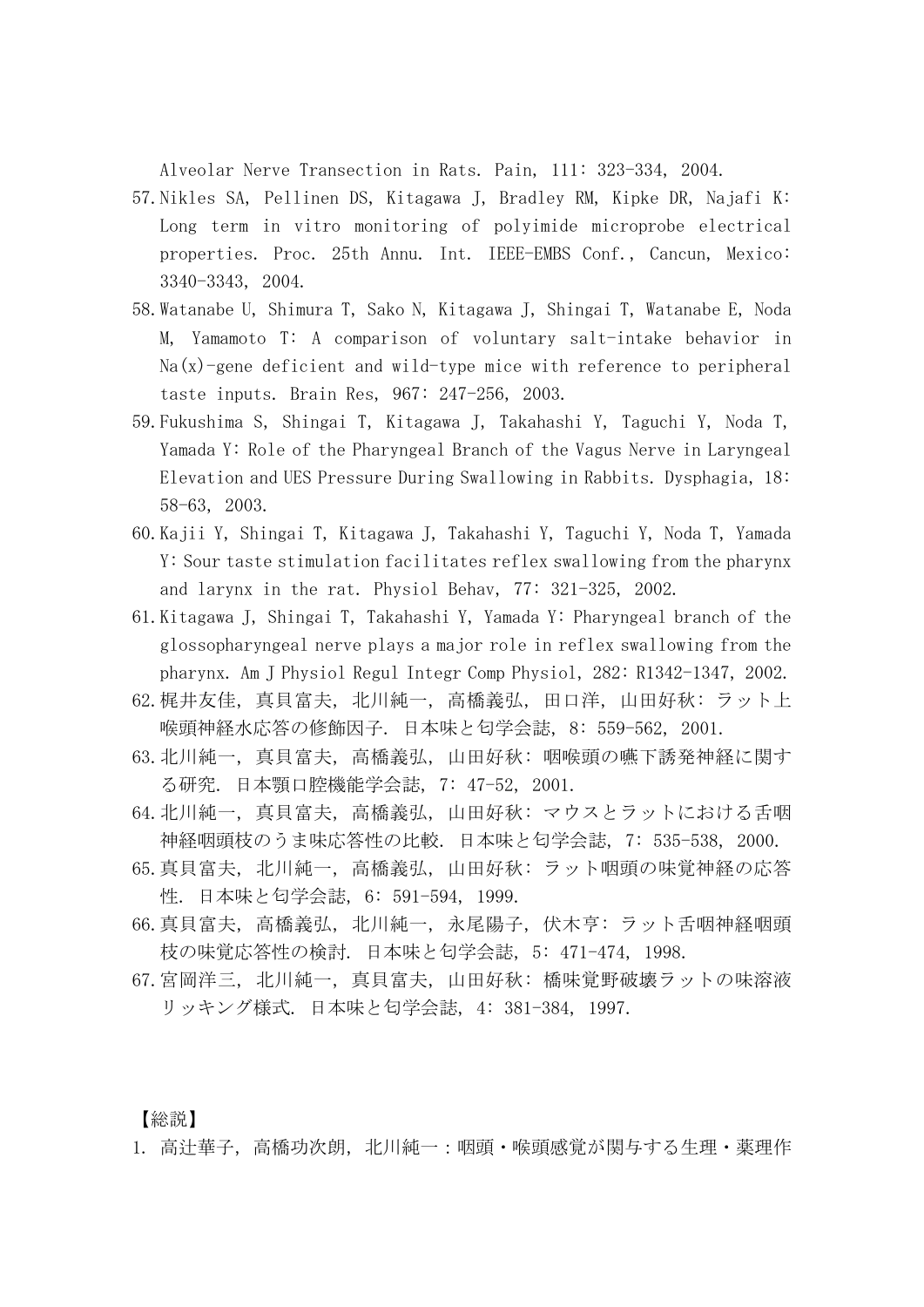用.日薬理誌, 145: 278~282, 2015.

- 2. 北川純一, 高辻華子, 高橋功次郎, 真貝富夫 : のどごしについての生理学的 考察.日本味と匂学会誌, 20: 143-149, 2013.
- 3. 高辻華子,北川純一,真貝富夫:のど越しの味と嚥下.JOHNS,29: 57-60, 2013.
- 4. 武 田 守, 坪井美行, 北川純一, 中川量晴, 岩田幸一, 松本茂二: 三叉神 経領域における神経因性疼痛と炎症性疼痛の治療標的としての電位依存性 カリウムチャネル. 日本口腔顔面痛学会雑誌, 4: 35-45, 2011.
- 5. 山田好秋, 高辻華子, 北川純一, 山村健介: 嚥下誘発と味覚・うま味の関連. 日本味と匂学会誌, 17: 127-132, 2010.
- 6. 北川純一, 岩田幸一: 加齢に伴う痛覚受容機構の変化. 日本口腔顔面痛学 会雑誌, 1: 11-16, 2008.
- 7. Kitagawa J, Takeda M, Suzuki I, Kadoi J, Tsuboi Y, Matsumoto S, Iwata K: Modulation of trigeminal primary afferent activity in the rats with chronic constriction nerve injury of the infraorbital nerve. J Oral Biosci, 50: 45-50, 2008.
- 8. 北川純一, 岩田幸一: 加齢と痛み. 痛みの神経科学会雑誌, 7: 10-14, 2005.
- 9. 北川純一, 真貝富夫: 喉越しの美味しさ. 日本味と匂学会誌, 7: 199-202, 2000.

【著書】

- 1. 北川純一, 海野俊平, Mohammad Zakir Hossain, 安藤宏, 増田裕次: 口腔・ 咽頭・喉頭領域の感覚. 口・鼻・耳の感覚メカニズムと応用技術: S&T 出版: 2018, 3-15.
- 2. Iwata K, Tsuboi Y, Kondo M, Kitagawa J, Ogawa A, Suzuki I: Neuronal mechanisms of neuropathic pain in the trigeminal system. in Nociceptive and Neuropathic Pain: Mechanisms and Treatments (edited by Bai-Chuang Shyu and Chih-Cheng Chien). Research Signpost. 2009, 61-75.
- 3. 岩田幸一, 本田訓也, 北川純一: 大脳皮質における痛み応答:動物. BRAIN MEDICAL, 21 (3): メディカルレビュー社: 2009, 15-21.
- 4. 岩田幸一, 坪井美行, 北川純一, 高田昌彦: Anterior cingulate cortex と 痛覚認知. 神経研究の進歩, 48 (6): 医学書院: 2004, 947-953.
- 5. Kitagawa J, Shingai T, Takahashi Y, Yamada Y: New evidence for initiation of swallowing from the pharynx. in Neurobiology of Mastication - from